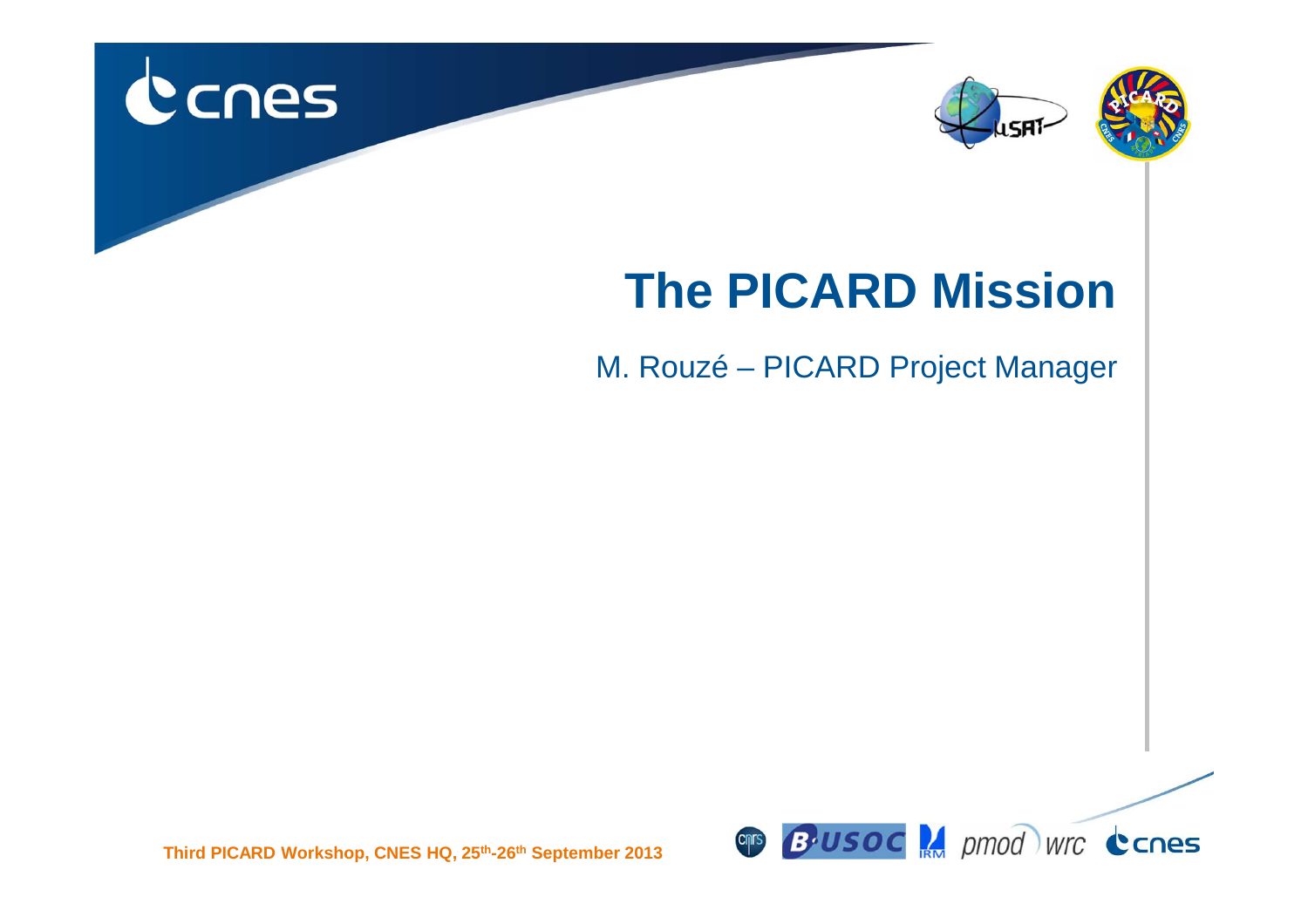# **The PICARD satellite**





- ● The PICARD mission was named after the French astronomer of the XVIIth century Jean Picard (1620-1682) who achieved the first accurate measurements of the solar diameter.
- ● These measurements were especially important as they were made during a period when the solar activity was minimum characterized by a sun nearly without sunspots between 1645 and 1710.
- ● **PICARD is a space mission, which was successfully launched on 15 June 2010,**
- ● **PICARD Payload uses the MYRIADE family platform, developed by CNES and design for a total mass of about 120 kg**

#### ●**Orbit:**

- $\blacktriangleright$ **Sun Synchronous Orbit**
- $\blacktriangleright$ **Ascending node: 06h00**
- $\blacktriangleright$ **Altitude: 735 km**
- **Inclination: 98.29**  $\blacktriangleright$
- ● **Mission duration : 2 years**  $\blacktriangleright$ **Extensions possible**



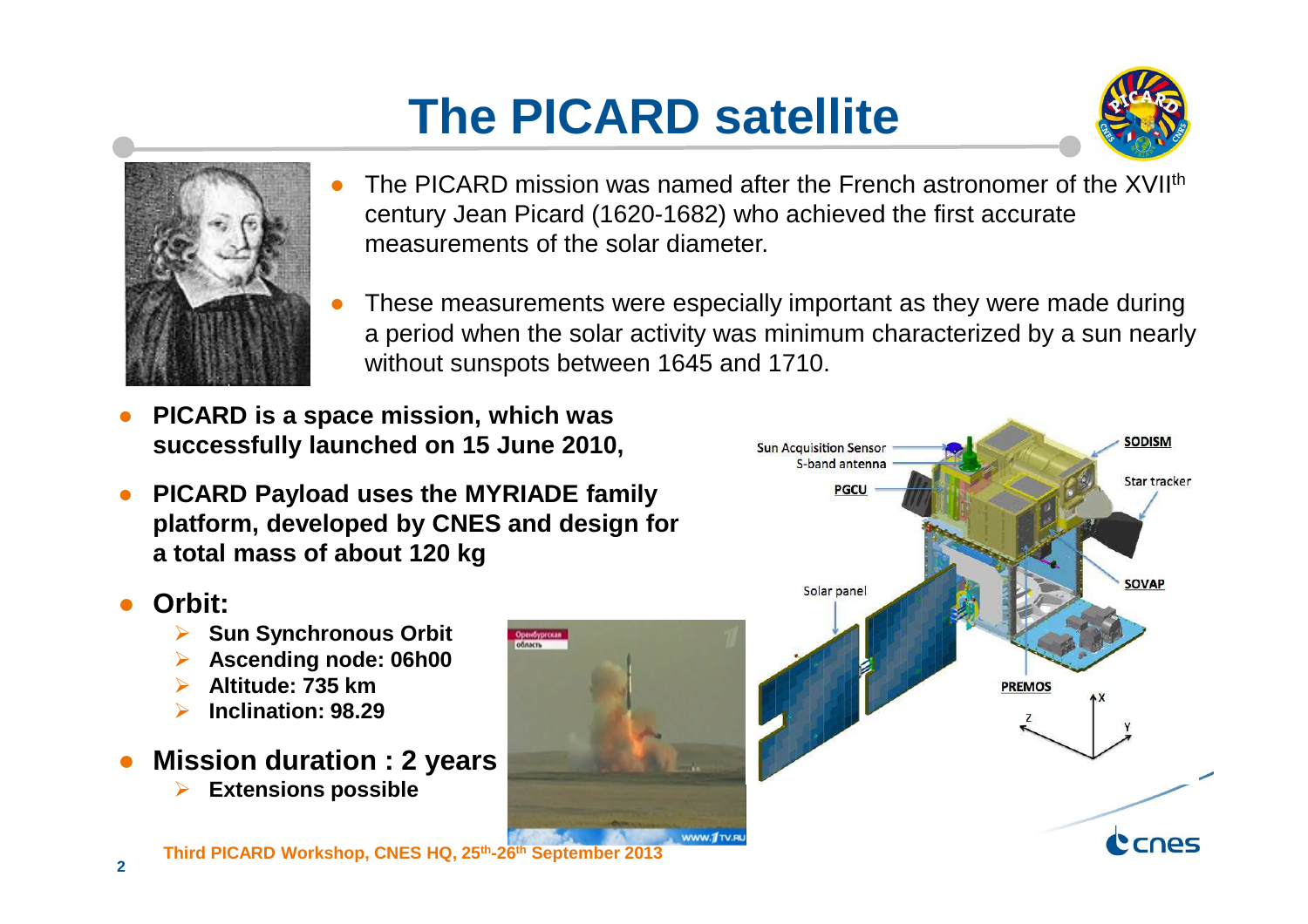







PREMOS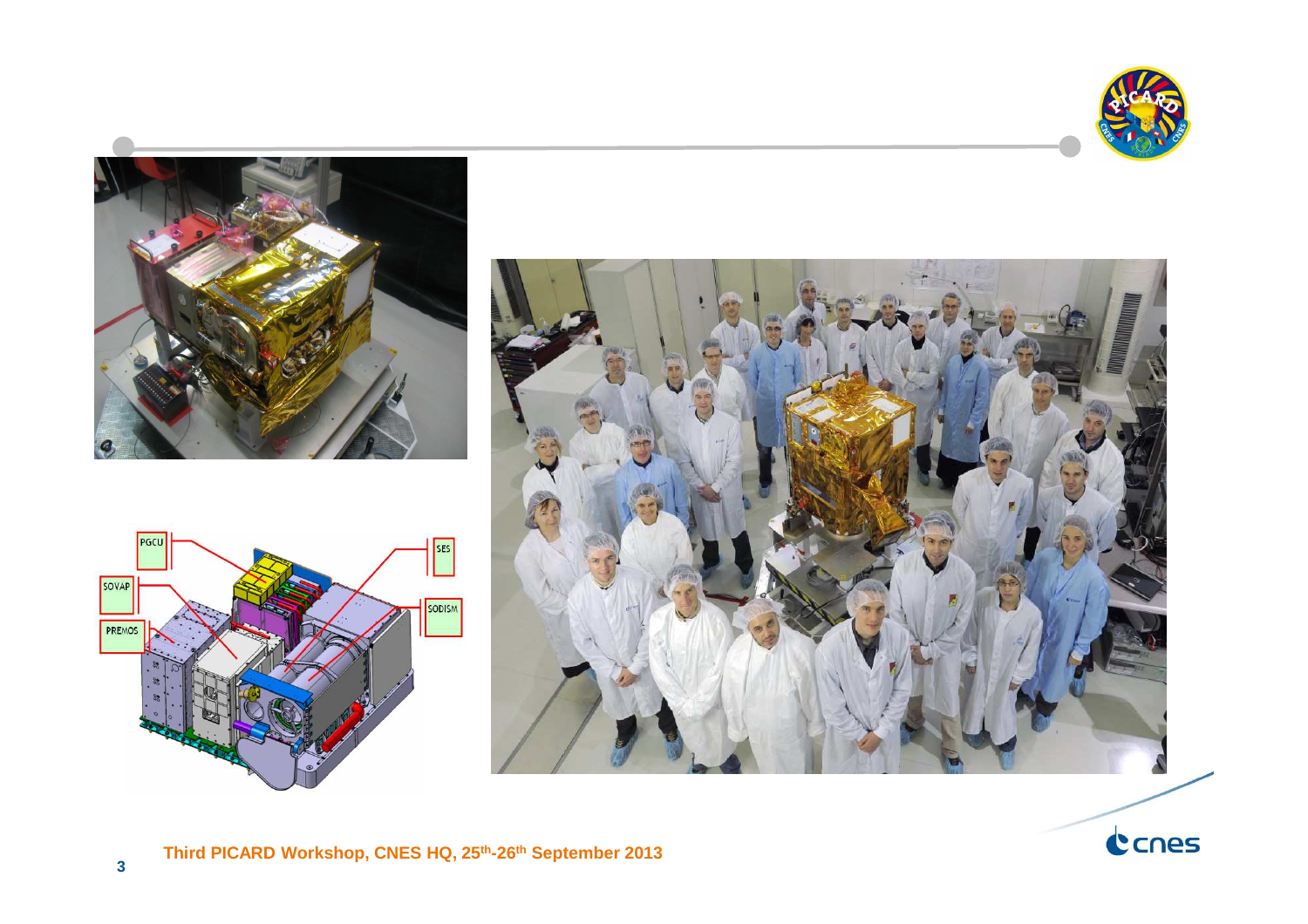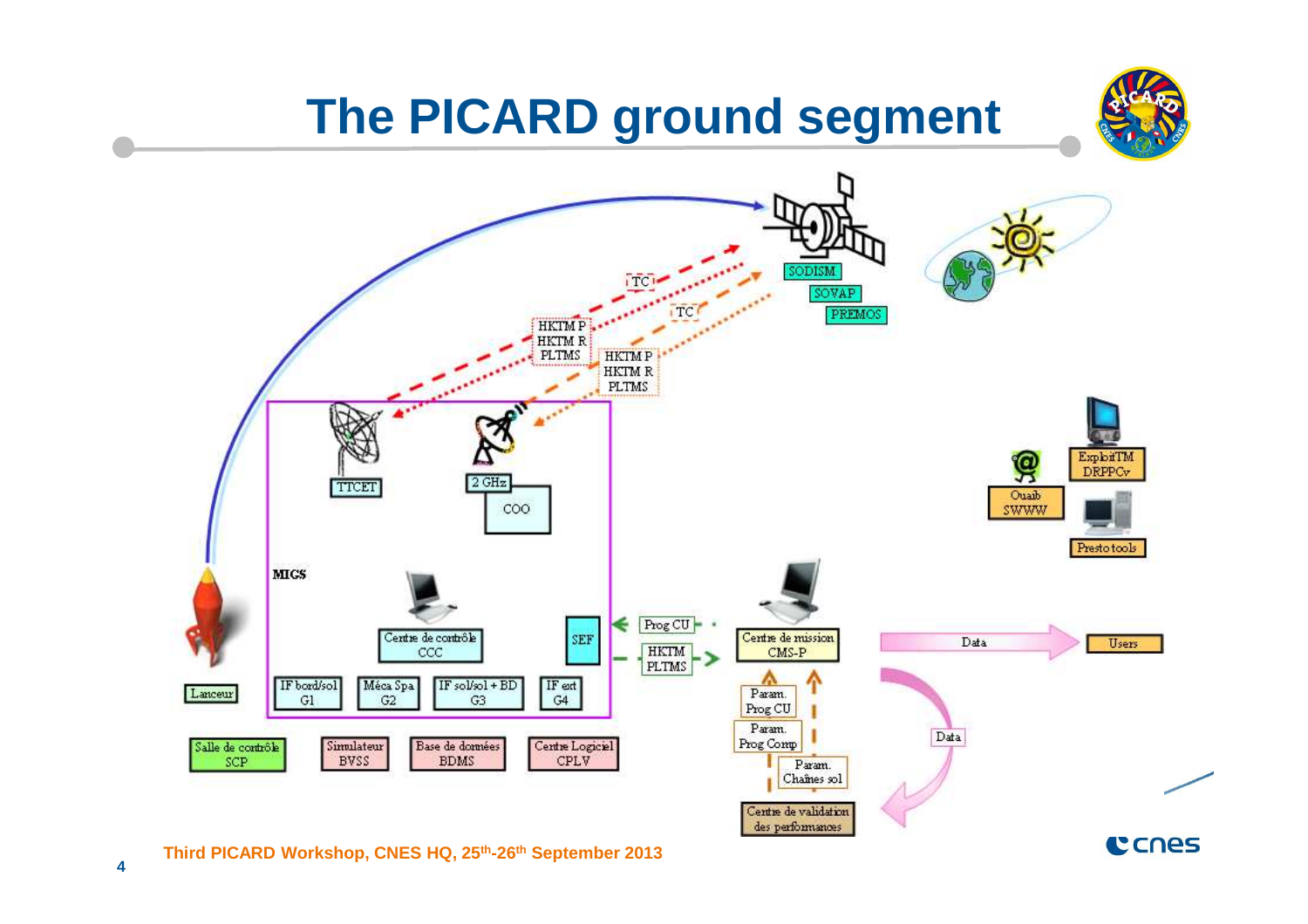# **The PICARD project milestones (1)**



- $\blacktriangleright$ Launch date : 15/06/2010
- ➤ End of Commissioning phase : 14/09/2010
- $\blacktriangleright$ Opening of the SOVAP right shutter : 18 November 2010
- SODISM Working Group : 28/01/2011
- $\blacktriangleright$  Report of the SODISM Working Group : 26/03/2012
	- $\rightarrow$  To investigate the reasons of the SODISM functioning
- SODISM Commission of inquiry : 2 April 2012
- $\blacktriangleright$  Report of the SODISM Commission of inquiry : 2 July 2012  $\rightarrow$  Feedback on the payload development project,
- $\blacktriangleright$ 2<sup>nd</sup> PICARD scientific workshop: 10 April 2012
- $\blacktriangleright$ Call to Scientific Guest Investigations : June - September 2012

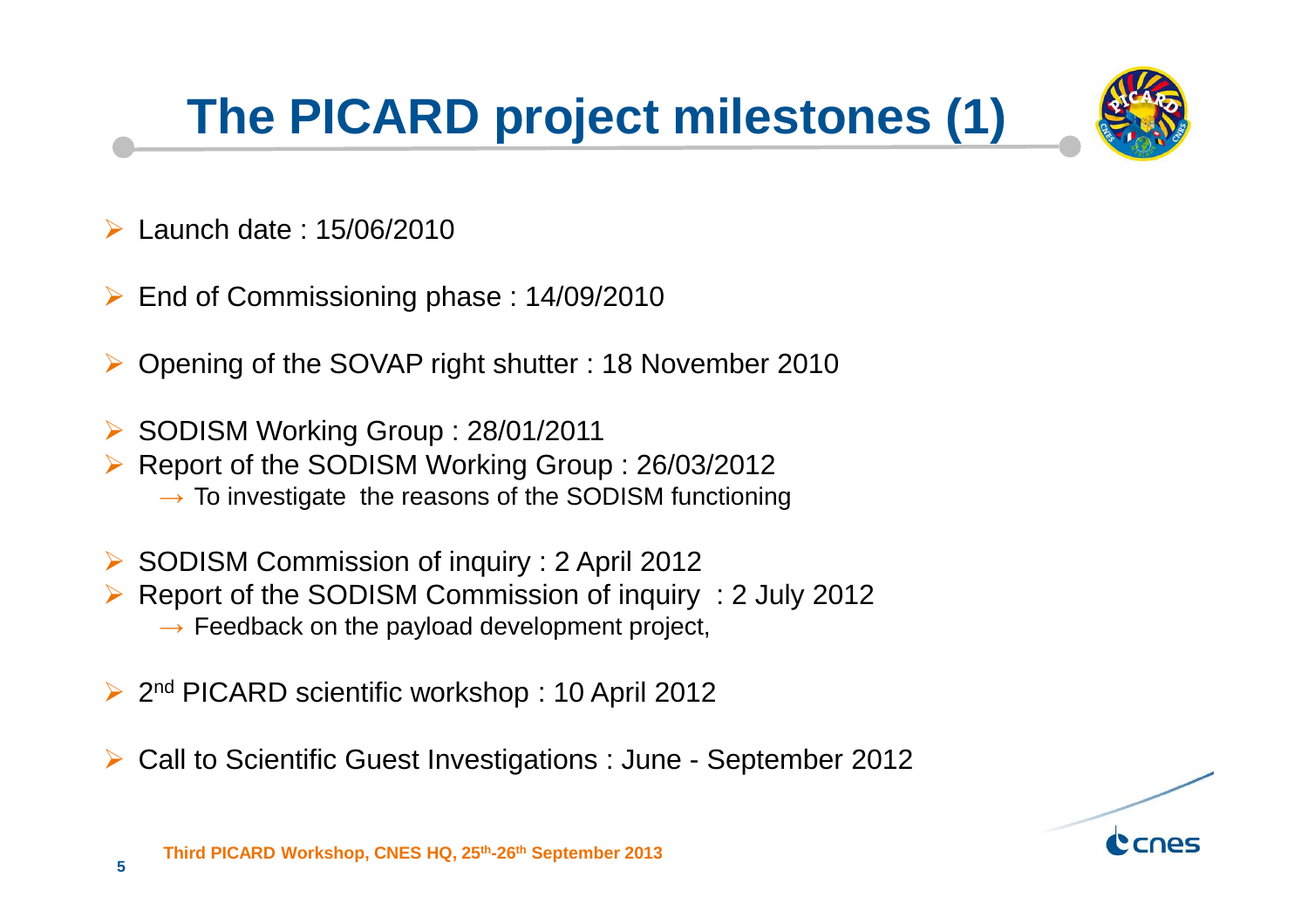### **The PICARD project milestones (2)**



- $\blacktriangleright$  REDEM (Mission Extension Review) Steering Committee : 9 November 2012 : The PICARD mission is not extended
- End of the "nominal" PICARD mission (after calibration operations) : 31 march 2013
- Call for technological operations : 1 February 2013
- Selection of the technological operations : 8 March 2013
- $\blacktriangleright$ End of the technological operations : end of March 2014
- $\triangleright$  "Authorization" to pursue the acquisitions of the payload during the technological<br>constrains (till and of March 2014) operations (till end of March 2014)
	- $\rightarrow$  Strong operational constraints (ex : reduced TM, constraints on the payload acquisitions;<br>etc.) etc..)
	- $\rightarrow$  Modification of the "routine" phase no helioseismology acquisitions.
- ► End of the PICARD mission : end of March 2014
	- → "End of Life" operations by the CNES Command Control Centre,<br>→ The PICARD satellite will be considered as a space"debris"
	- $\rightarrow$  The PICARD satellite will be considered as a space"debris".

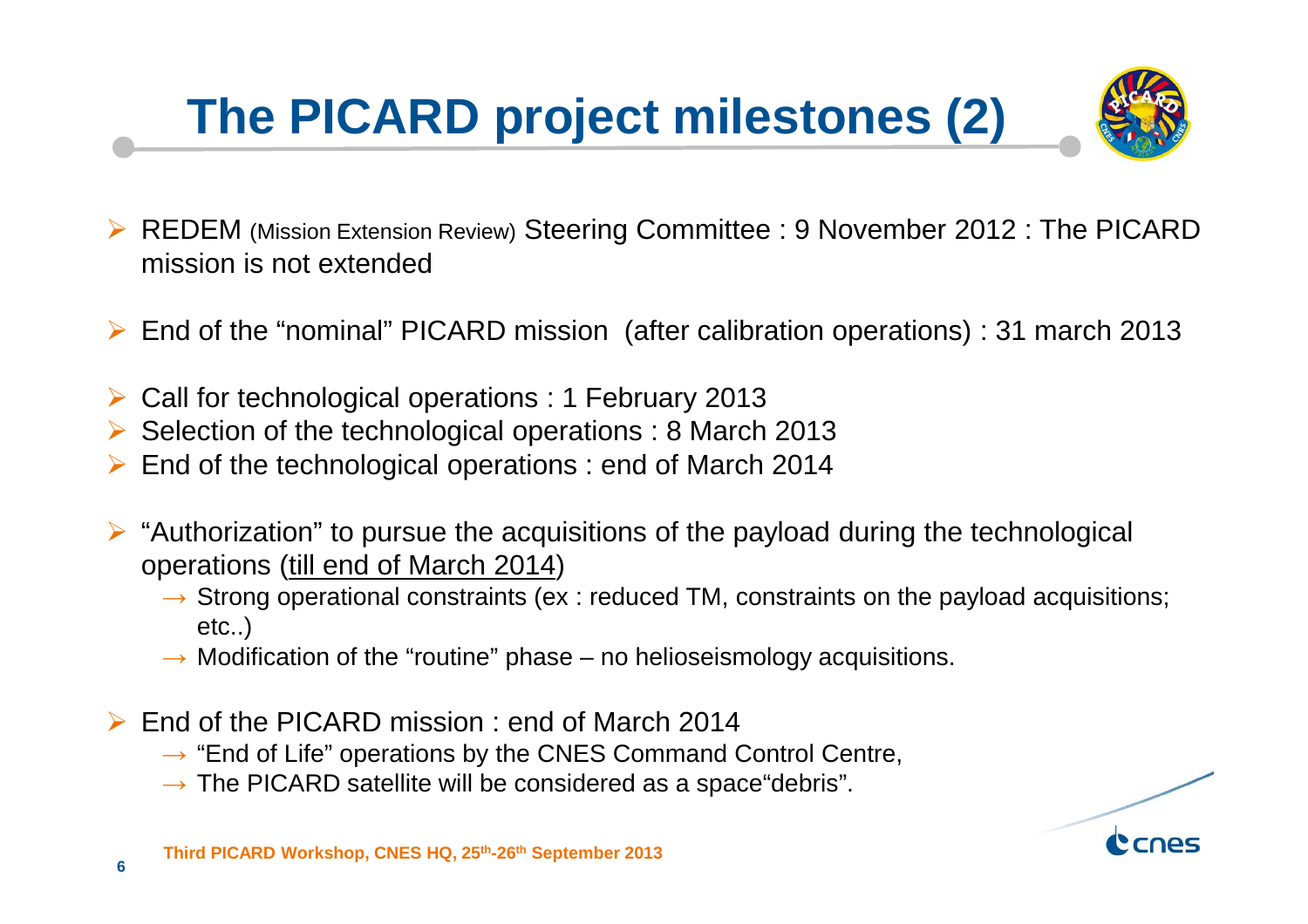### **The PICARD project milestones (3)**



- $\blacktriangleright$  Migration of the PICARD data from the Mission Centre (CMSP) to the MEDOC Solar thematic Centre.
	- $\triangleright$  Definition on the Data/Products to archive
	- $\triangleright$  Objective : 2<sup>nd</sup> semester of 2014
- $\triangleright$  PICARD data available to the scientific community
	- $\rightarrow$  <u>http://picso.busoc.be</u><br> $\rightarrow$  Search tool on the da
	- $\rightarrow$  Search tool on the data basis.

 $\triangleright$  "The sun and the climate : contribution of the PICARD mission", Symposium in 2014

http://smsc.cnes.fr/PICARD